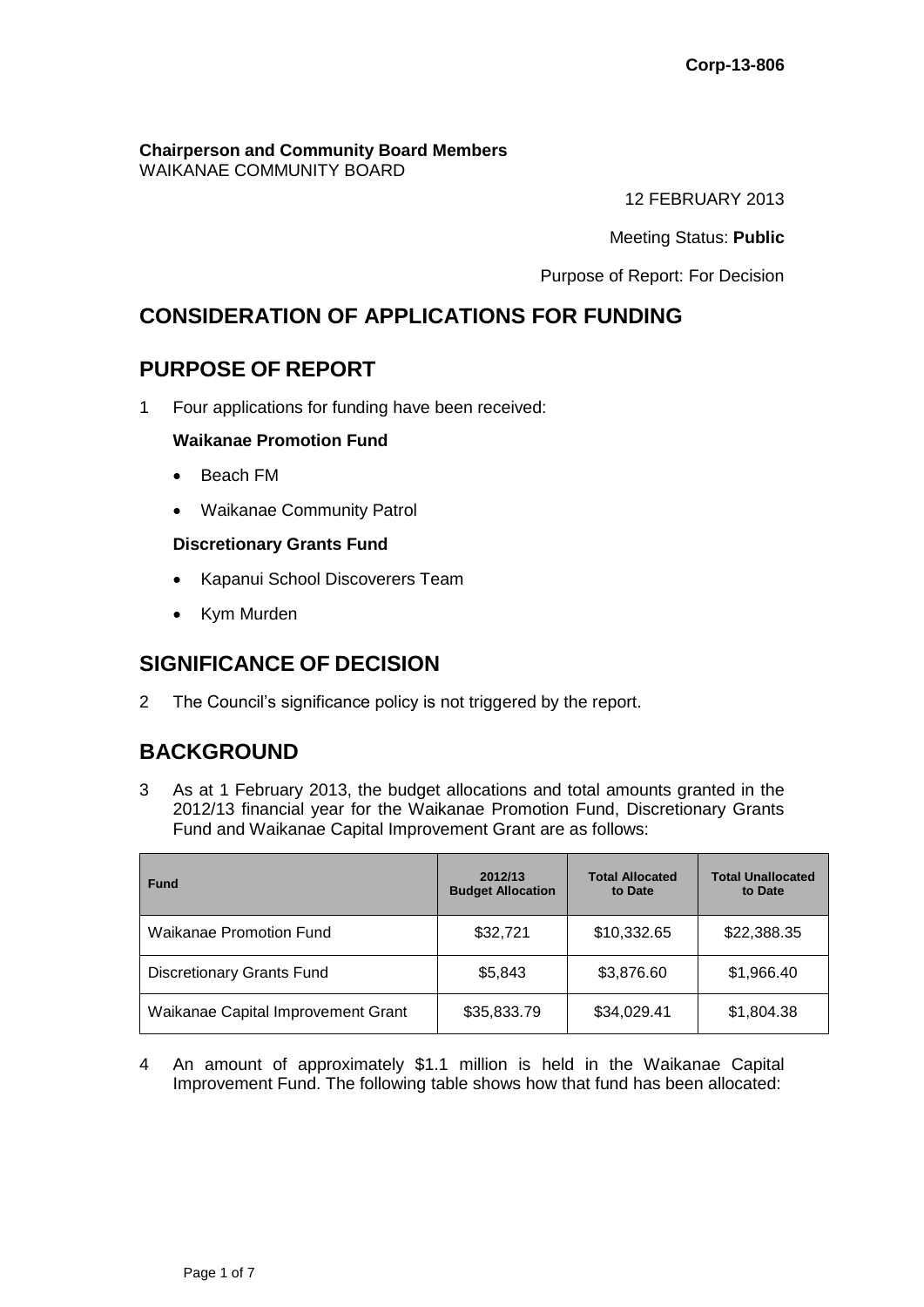| <b>Amount</b>      | <b>Purpose of Grant</b>                                     |  |  |
|--------------------|-------------------------------------------------------------|--|--|
| \$800,000          | Held in reserve                                             |  |  |
| \$250,000          | Pledged to the Mahara Gallery Trust                         |  |  |
| $$33,000$ (approx) | Allocated to the 2012/13 Waikanae Capital Improvement Grant |  |  |
| <b>TOTAL</b>       | \$1,083,000                                                 |  |  |

# **CONSIDERATIONS**

#### **Issues**

- 5 Grants are allocated in accordance with the specified criteria (attached).
- 6 All applicants have been advised of the criteria and meeting date by letter, phone or email.

### *Applications to the Waikanae Promotion Fund*

#### Beach FM

- 7 Funding of \$1,000 is sought to assist with the costs of purchasing a new emergency generator.
- 8 This application can be considered under the following criteria:
	- *3. Applications will be considered under exceptional circumstances*

#### Waikanae Community Patrol

- 9 Funding of \$2,942 is sought to assist with the costs for three people to attend the Community Patrols of New Zealand National Training Seminar, in Tauranga, in June 2013.
- 10 This application can be considered under the following criteria:
	- *1. Contributing to making Waikanae a Good Place to Live*

#### *Applications to the Discretionary Grants Fund*

#### Kapanui School Discoverers Team

- 11 Funding of \$500 is sought to assist with the costs of creating a mural at the school's 'discovery play area'.
- 12 This application can be considered under the following criteria:
	- *1. Community, cultural or sports purposes, including travel both within New Zealand and overseas.*

#### Kym Murden

- 13 Funding of up to \$500 is sought to assist with the costs of attending the 'Storyteller in the Community' course.
- 14 This application can be considered under the following criteria: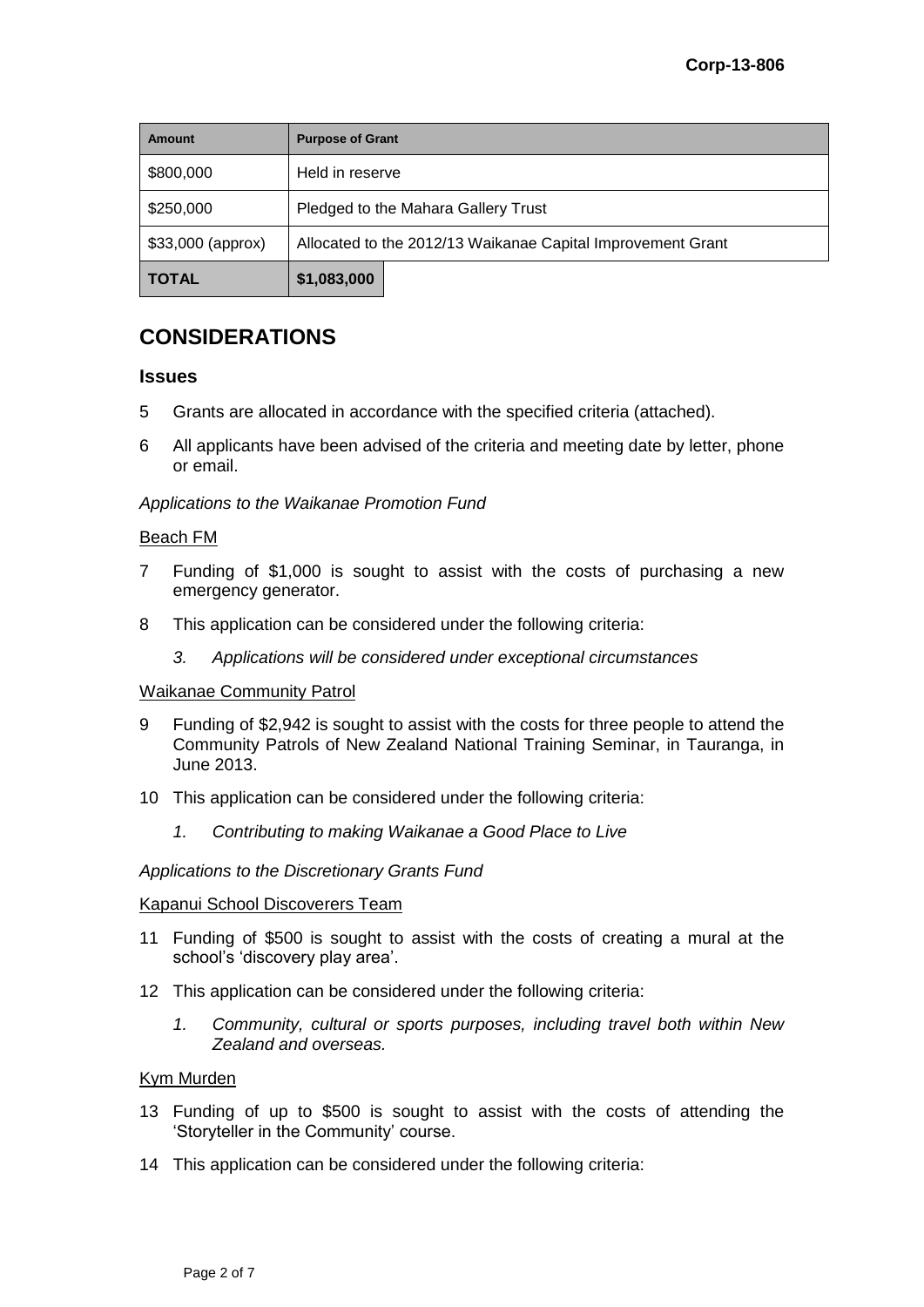*2. Community, cultural or sports purposes, including travel both within New Zealand and overseas.* 

## **Financial Considerations**

15 Should all grants for consideration in this report be approved in full, the budgets for the remainder of the current financial year will be as follows:

| <b>Fund</b>                                  | 2012/13 Budget<br><b>Allocation</b> | <b>Total Allocated</b><br>to Date | <b>Potentially</b><br><b>Allocated</b> | <b>Potentially</b><br><b>Unallocated</b> |
|----------------------------------------------|-------------------------------------|-----------------------------------|----------------------------------------|------------------------------------------|
| <b>Waikanae Promotion Fund</b>               | \$32,721                            | \$10,332.65                       | \$3,942                                | \$18,446.35                              |
| <b>Discretionary Grants Fund</b>             | \$5,843                             | \$3,876.60                        | \$1,000                                | \$966.40                                 |
| Waikanae Capital<br><b>Improvement Grant</b> | \$35,833.79                         | \$34,029.41                       | \$0                                    | \$1,804.38                               |

#### *Waikanae Promotion Fund*

16 The following table shows all grants made from the Waikanae Promotion Fund in the current financial year:

| Date     | <b>Recipient</b>                 | <b>Amount</b> | <b>Purpose of Grant</b>                                                                                                             | <b>Report Back</b>       |
|----------|----------------------------------|---------------|-------------------------------------------------------------------------------------------------------------------------------------|--------------------------|
| 07/08/12 | Wildheart                        | \$832.65      | To assist with the costs of creating a<br>display mural at the Nga Manu Nature<br>Reserve.                                          | Due.<br>December<br>2012 |
| 30/10/12 | Alex Hartley                     | \$500         | To assist with the cost of attending<br>'Venture South 2013' in Southland, in<br>January 2013.                                      | Due April<br>2013        |
| 30/10/12 | Jessica Hartley                  | \$500         | To assist with the cost of attending<br>'Venture South 2013' in Southland, in<br>January 2013.                                      | Due April<br>2013        |
| 30/10/12 | Rose McLellan                    | \$500         | To assist with the cost of attending<br>'Venture South 2013' in Southland, in<br>January 2013.                                      | Due April<br>2013        |
| 30/10/12 | Lisa Ennis                       | \$500         | To assist with the cost of attending<br>the Girl Guide Jamboree in Tasmania,<br>in January 2013.                                    | Due April<br>2013        |
| 30/10/12 | Lions Club of<br>Waikanae        | \$2,500       | To assist with the printing costs<br>associated with the Super Garden<br>Trail in January 2013.                                     | Due April<br>2013        |
| 30/10/12 | Parkinson's Kapiti<br>Horowhenua | \$500         | To assist with the increased costs of<br>providing a community service for<br>people with Parkinson's Disease, and<br>their carers. | Due April<br>2013        |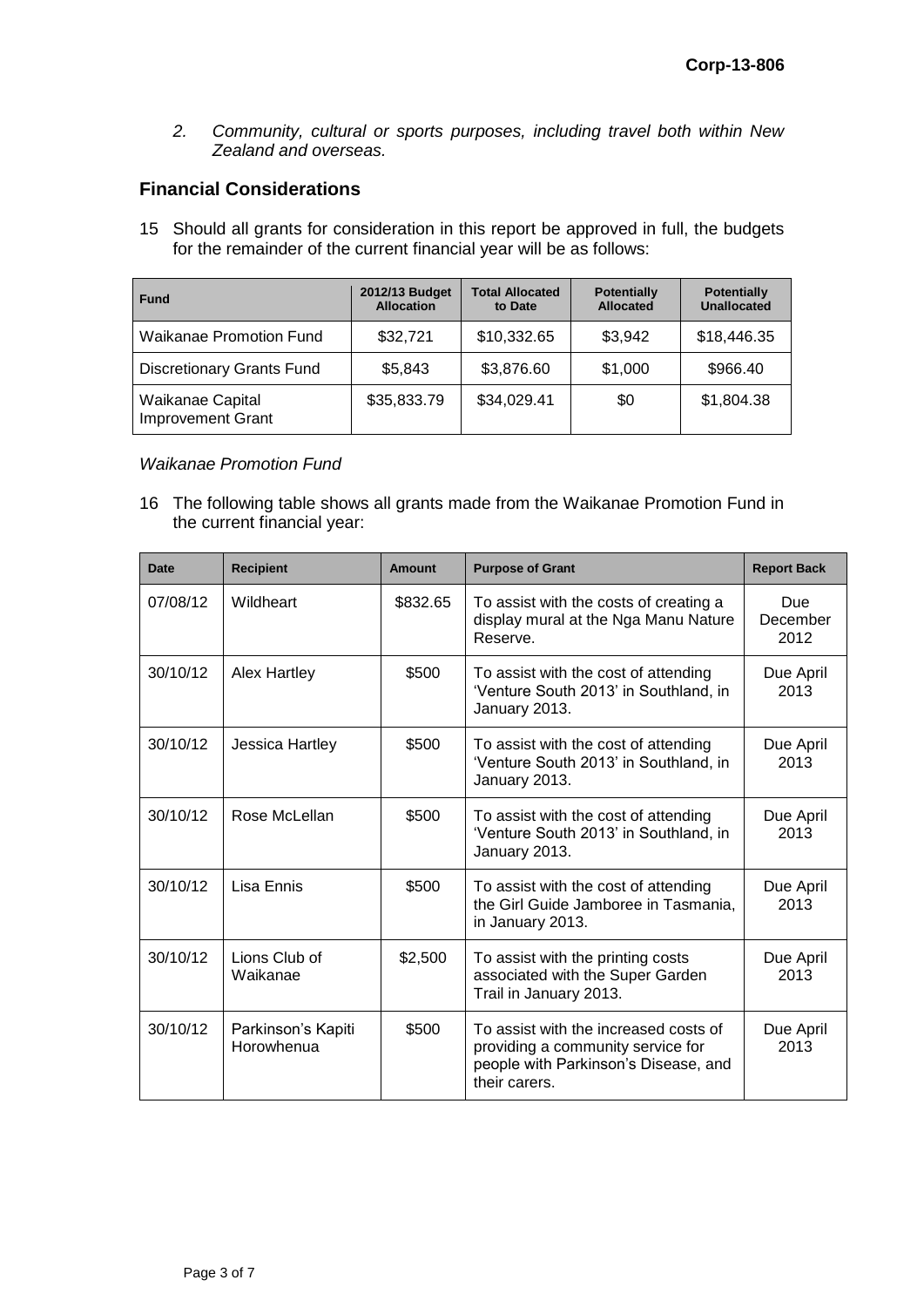| 20/11/12 | Waikanae Surf<br>Club | \$3,000     | To purchase training surfboards and<br>contribute to the cost of a trailer to<br>house and transport equipment. | Due May<br>2013 |
|----------|-----------------------|-------------|-----------------------------------------------------------------------------------------------------------------|-----------------|
|          | <b>TOTAL</b>          | \$10,332.65 |                                                                                                                 |                 |

## *Discretionary Grants Fund*

17 The following table shows all grants made from the Discretionary Grants Fund in the current financial year:

| <b>Date</b> | <b>Recipient</b>                                      | <b>Amount</b> | <b>Purpose of Grant</b>                                                                                                         | <b>Report Back</b>      |
|-------------|-------------------------------------------------------|---------------|---------------------------------------------------------------------------------------------------------------------------------|-------------------------|
| 07/08/12    | Kapiti Kids<br><b>Motivation Trust</b>                | \$500         | To assist with the costs associated<br>with bringing inspirational speakers to<br>schools on the Kapiti Coast.                  | Due<br>February<br>2013 |
| 07/08/12    | Kapiti Diversional<br><b>Therapy Support</b><br>Group | \$400         | To assist with the costs of holding the<br>Rest Home Bowls Tournament in<br>October 2012.                                       | Received<br>19.11.12    |
| 07/08/12    | Loved 4 Life                                          | \$500         | To assist with the costs of providing<br>quilts and meals to new babies and<br>their families in Waikanae.                      | Received<br>16.08.12    |
| 07/08/12    | NZ Camellia<br>Society - Kapiti<br>Coast Branch       | \$297         | To assist with the costs of staging the<br>2012 Camellia show in<br>August/September 2012.                                      | Received<br>15.11.12    |
| 07/08/12    | <b>Madison Batten</b>                                 | \$500         | To assist with the costs of<br>participating in the World Challenge<br>Expedition to Thailand and Cambodia<br>in December 2012. | Due<br>February<br>2013 |
| 30/10/12    | Harold Baskiville-<br>Robinson                        | \$500         | To assist with the costs of attending<br>the ITU World Championships in<br>Auckland, in October 2012.                           | Received<br>07.12.12    |
| 30/10/12    | Xavier Green                                          | \$150         | To assist with the costs of attending<br>the Ricky Herbert Football Academy<br>in Melbourne, in December 2012.                  | Received<br>03.01.13    |
| 30/10/12    | <b>Maxwell Ross</b>                                   | \$150         | To assist with the costs of attending<br>the Ricky Herbert Football Academy<br>in Melbourne, in December 2012.                  | Due May<br>2013         |
| 30/10/12    | Rose Biddiscombe                                      | \$450         | To assist with the costs of attending<br>the Taekwondo World Cup in<br>England, in October 2012.                                | Due May<br>2013         |
| 30/10/12    | Jason Newport                                         | \$250         | To assist with the costs of attending<br>the Paintball Tournament in Sydney,<br>in November 2012.                               | Due May<br>2013         |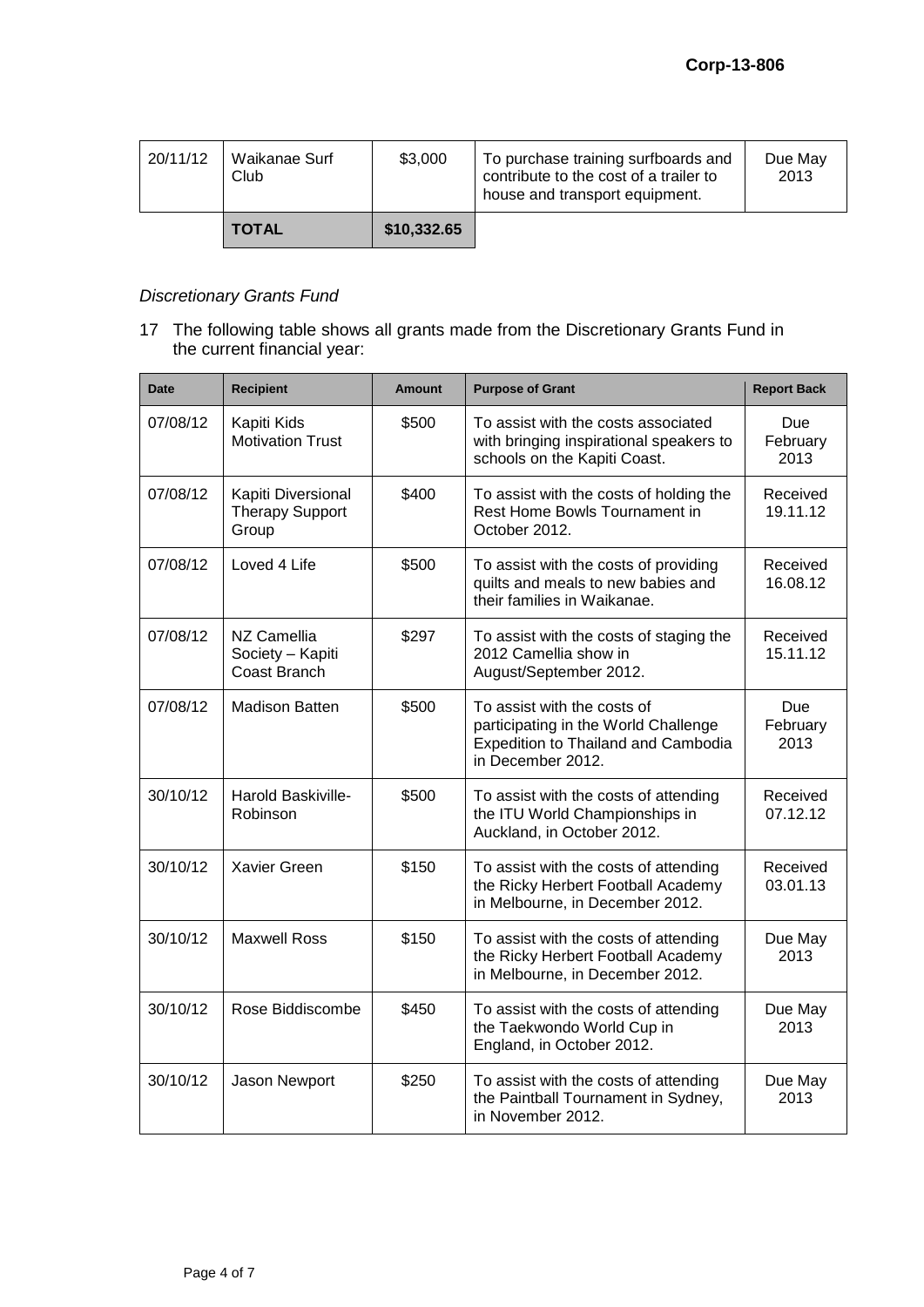| <b>Date</b> | <b>Recipient</b>              | <b>Amount</b> | <b>Purpose of Grant</b>                                                                                             | <b>Report Back</b>   |
|-------------|-------------------------------|---------------|---------------------------------------------------------------------------------------------------------------------|----------------------|
| 11/12/12    | St Vincent de Paul<br>Society | \$179.60      | To assist with the cost of renting the<br>Waikanae Memorial Hall for the<br>Christmas Luncheon in December<br>2012. | Received<br>07.01.13 |
|             | <b>TOTAL</b>                  | \$3,876.60    |                                                                                                                     |                      |

## *Waikanae Capital Improvement Grants*

18 The following table shows all grants made from the Waikanae Capital Improvement Grant in the current financial year:

| <b>Date</b> | <b>Recipient</b>                                    | <b>Amount</b> | <b>Purpose of Grant</b>                                                                                                                  | <b>Report Back</b> |
|-------------|-----------------------------------------------------|---------------|------------------------------------------------------------------------------------------------------------------------------------------|--------------------|
| 7/11/12     | <b>ADVERTISING</b><br><b>COSTS</b>                  | \$529.76      | $\blacksquare$                                                                                                                           |                    |
| 20/11/12    | Waikanae<br>Kindergarten                            | \$3,650       | To build a covered entranceway into<br>the Waikanae Kindergarten.                                                                        | Due May<br>2013    |
| 20/11/12    | <b>Wellington Free</b><br>Ambulance                 | \$6,000       | To assist with the cost of a new<br>Ambulance Stretcher for the<br>ambulance in Paraparaumu.                                             | Due May<br>2013    |
| 20/11/12    | Waikanae Beach<br><b>Bowling Club</b>               | \$2,000       | To assist with the cost of purchasing<br>a new Greens Mower.                                                                             | Due May<br>2013    |
| 20/11/12    | <b>Wellington SPCA</b>                              | \$1,000       | To assist with the cost of repairing<br>the north boundary fence at the<br>SPCA's Waikanae shelter.                                      | Due May<br>2013    |
| 20/11/12    | Waikanae Scout<br>Group                             | \$4,949.65    | To assist with the cost of providing<br>seven replacement tents.                                                                         | Due May<br>2013    |
| 20/11/12    | <b>Coast Access</b><br>Radio                        | \$1,900       | To assist with the cost of the<br>emergency power connection at the<br>site at Forest Heights.                                           | Due May<br>2013    |
| 20/11/12    | Waikanae<br><b>Volunteer Fire</b><br><b>Brigade</b> | \$8,000       | To assist with the cost of purchasing<br>various operational equipment.                                                                  | Due May<br>2013    |
| 20/11/12    | Menzshed Kapiti                                     | \$6,000       | To assist with the cost of the fit out<br>required for the KCDC Depot sheds<br>that have been made available for<br>Menzshed activities. | Due May<br>2013    |
|             | <b>TOTAL</b>                                        | \$34,029.41   |                                                                                                                                          |                    |

#### *Historical Grants*

19 Attached to this report as appendices are tables showing all grants made in the 2011/12 and 2010/11 financial years.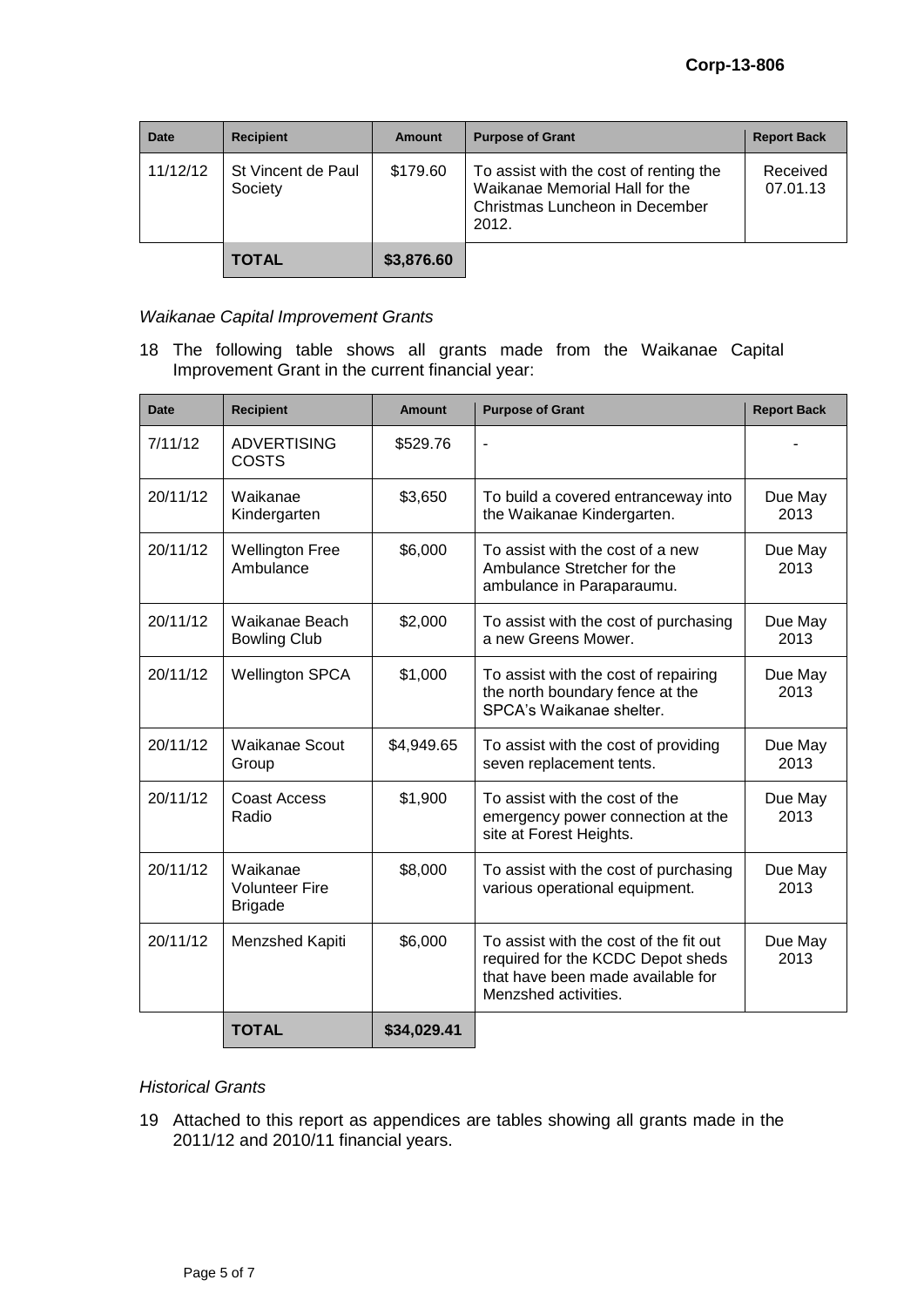## **Delegation**

20 The Waikanae Community Board has the delegated authority as at section D.10.13 of the Governance Structure approved by Council on 5 April 2012:

> *Authority to consider and approve the allocation of communitybased grant funds as deemed appropriate under agreed criteria of both existing schemes and any granting schemes that may be approved through the Annual Plan process or the LTCCP process.*

21 Also section D.10.14 of the Governance Structure approved by Council on 5 April 2012, which is specific to the Waikanae Community Board:

> *Authority to consider and make recommendations to Council on the proposed use of the Waikanae Capital Improvement Fund for the purpose of funding capital projects within the Waikanae Community Board boundary. This is for expenditure over and above the approved annual grant allocations from this fund.*

# **RECOMMENDATIONS**

- 22 That the Waikanae Community Board grants Beach FM a Waikanae Promotion Fund grant of \$.................................. to assist with the costs of purchasing a new emergency generator.
- 23 That the Waikanae Community Board grants the Waikanae Community Patrol a Waikanae Promotion Fund grant of \$.................................. to assist with the costs for three people to attend the Community Patrols of New Zealand National Training Seminar, in Tauranga, in June 2013.
- 24 That the Waikanae Community Board grants the Kapanui School Discoverers Team a Discretionary Grants Fund of \$.................................. to assist with the costs of creating a mural at the school's 'discovery play area'.
- 25 That the Waikanae Community Board grants Kym Murden a Discretionary Grants Fund of \$.................................. to assist with the costs of attending the 'Storyteller in the Community' course.

### **Report prepared by: Approved for submission by:**

**Tracey Ferry** Bernie Goedhart

**EXECUTIVE SECRETARY CORPORATE SERVICES**

**GROUP MANAGER CORPORATE SERVICES**